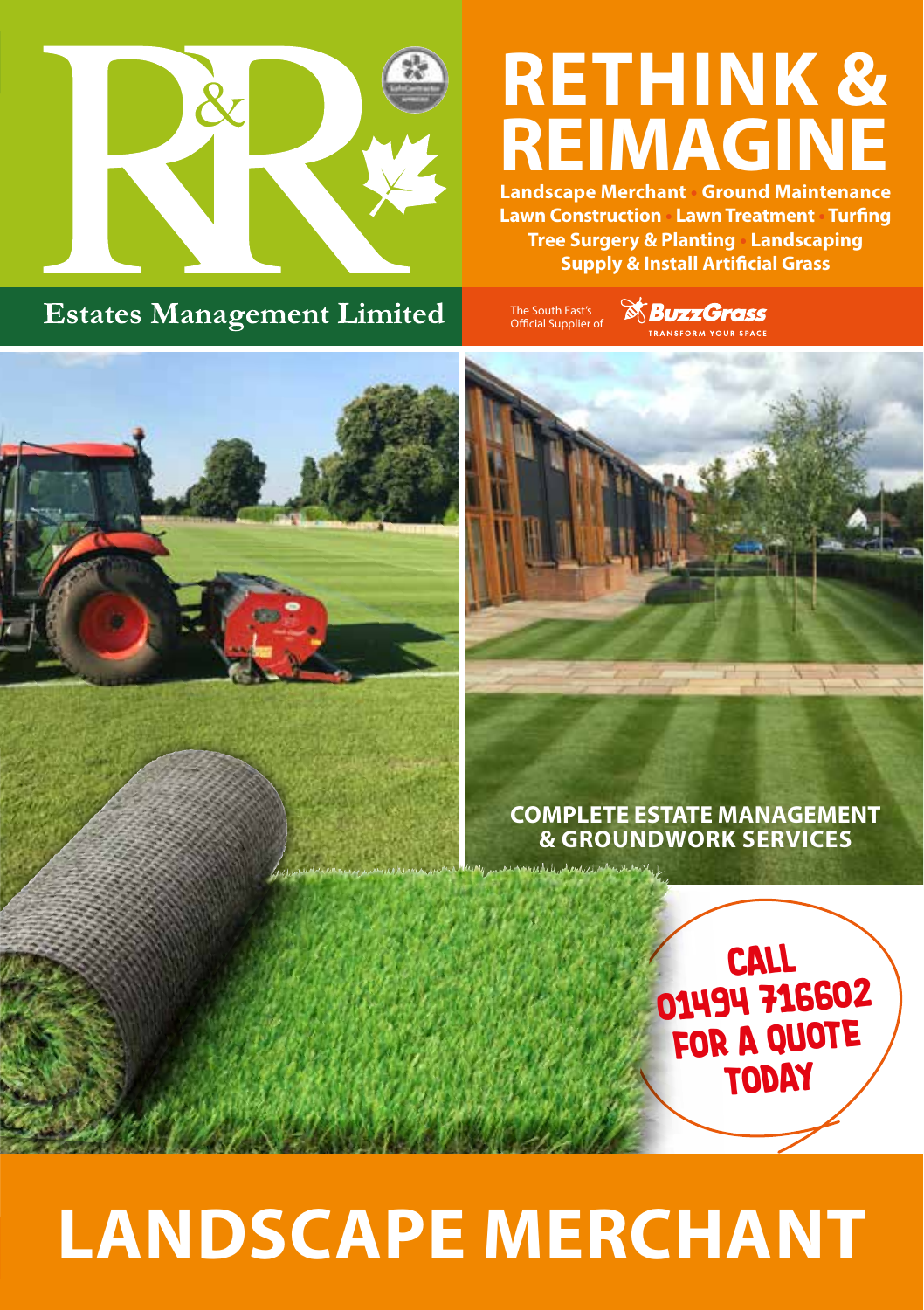# **DRAINAGE: EXCAVATION AND REPAIR**

Pipe relining, this is the most convenient and cost effective way of repairing damaged pipes/ drains without the hassle of a complete dig up. We can line pipes from 100mm up to 900mm in size.

Pipe relining is a way of repairing a pipe by inserting and inflating an epoxy or polyester based resin lining. Once the liner is in place it prevents leaking joints, ingressing tree roots and even new connections can be attached. Connecting lateral joints are opened up with the use of specialised cutters. This technology is cost effective as it saves businesses from valuable downtime and extensive excavation. The newly relined pipe has over 50 years expectancy, it's as good as replacing with a new pipe. Our teams can identify problems and put in place the correct course of action required. If there's no other way, excavation is a must Sometimes, the need for excavation is the only way forward to repair drainage problems. We will provide a full service from quote through to completion taking into account all environmental factors and incorporating SuDs – Sustainable Drainage Systems. If you are looking at incorporating SuDs, we will visit your site free of charge to discuss. We have all the specialist knowledge required to investigate and provide the best solution for you and your building.

## **IRRIGATION**

We offer a fully-managed garden irrigation service. From consultation to survey, system design to installation and finally ongoing maintenance and support. We draw up all plans in-house and offer what we believe is best suited to your needs. We can also offer a maintenance package which includes both a winter shutdown and a system restart in spring as well as checking for any minor repairs that may be required, looking after our customers to ensure complete satisfaction.

**Call Jeff Brown 07736 279849**

# **LANDSCAPE MERCHANT**

We have our own yard supplying aggregates and landscaping materials. All aggregates are supplied and if not stocked can be requested. Plants, shrubs trees etc are supplied also.

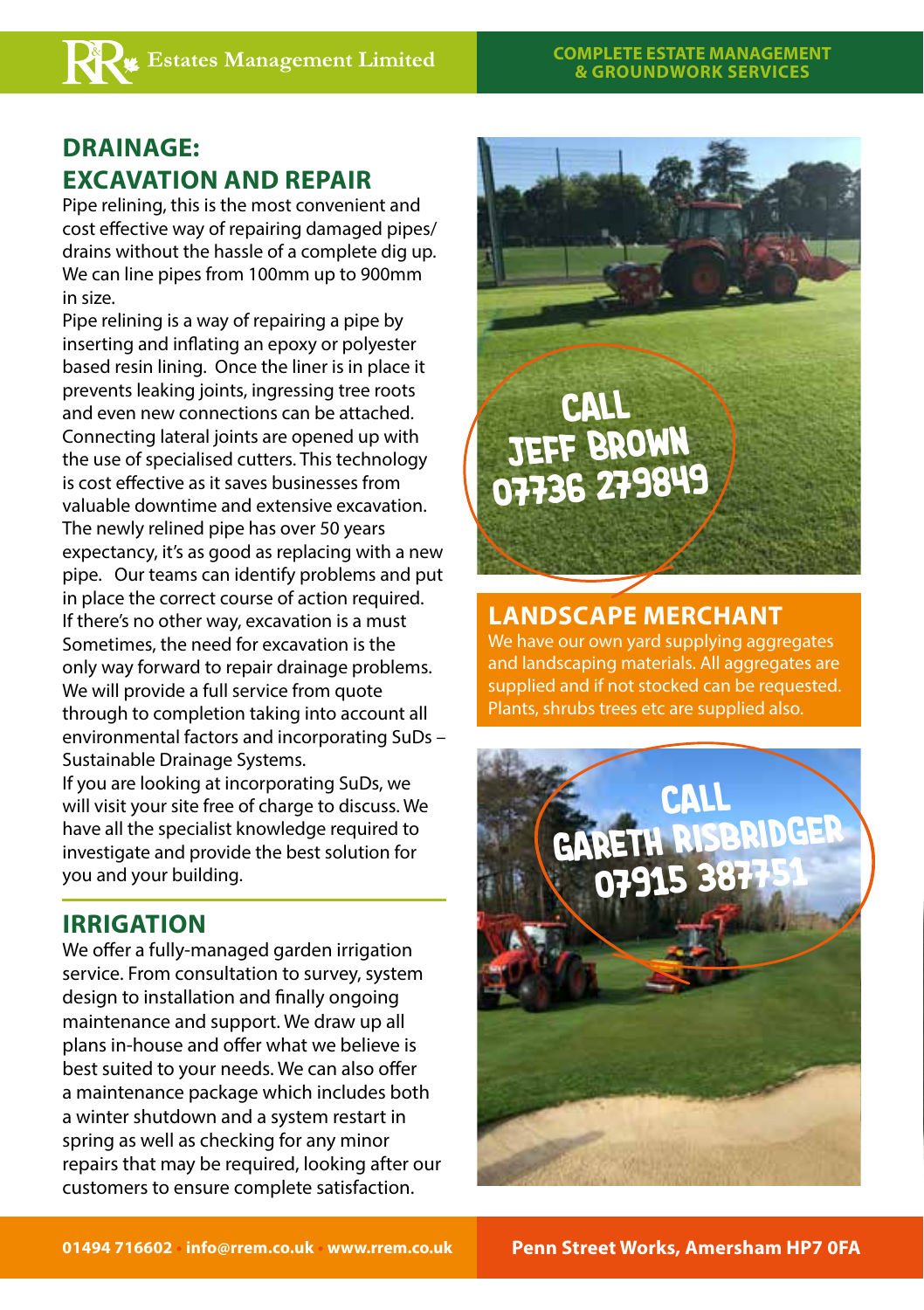#### **GARDEN MAINTENANCE**

We can create a yearly, monthly or weekly plan with you to keep your garden looking in the best possible shape all year round. We are also able to offer the best advice for lawn care, bed maintenance, tree care. Whether it's just from mowing and trimming or planting your flower displays for all year round maintenance and upkeep we create a custom plan to your needs and ensure we completed on time throughout the months of the year. We cover every basis and angle to create or maintain a pristine look and upkeep. So whether it's your garden or a business premises or public area we provide the best service and assistance all year round.



#### **TREE CARE**

We have a team of tree surgeons, all tree work considered and hedge cutting. Maintaining the welfare of your garden plants, especially the heavy, large trees, sometimes require a professional touch.

Trees can branch out further than your boundaries, requiring a chop or in extreme weathers, may fall, causing an inconvenience and a safety issue to many parties. Or, for the more cosmetic types, the shape of your tree may be an unsightly thing, resulting in the need for a shaping. We also can provide a 'crown reducing' solution to the shaping of your trees. This service maintains the natural shape of the tree, whilst reducing the height and width to a more manageable size. Working closely to the local Tree officers.

#### **SAFE CONTRACTOR**

We are fully Safe Contracting certified. If there are any works you would require us to have a look at please do not hesitate to call our friendly team.



## **TREE WORKS INCLUDE:**

- Removal / Maintenance of fallen trees
- Tree cutting
- Crown reducing
- Shaping
- Reducing
- Emergency tree cutting
- Dead wooding



**01494 716602 • info@rrem.co.uk • www.rrem.co.uk**